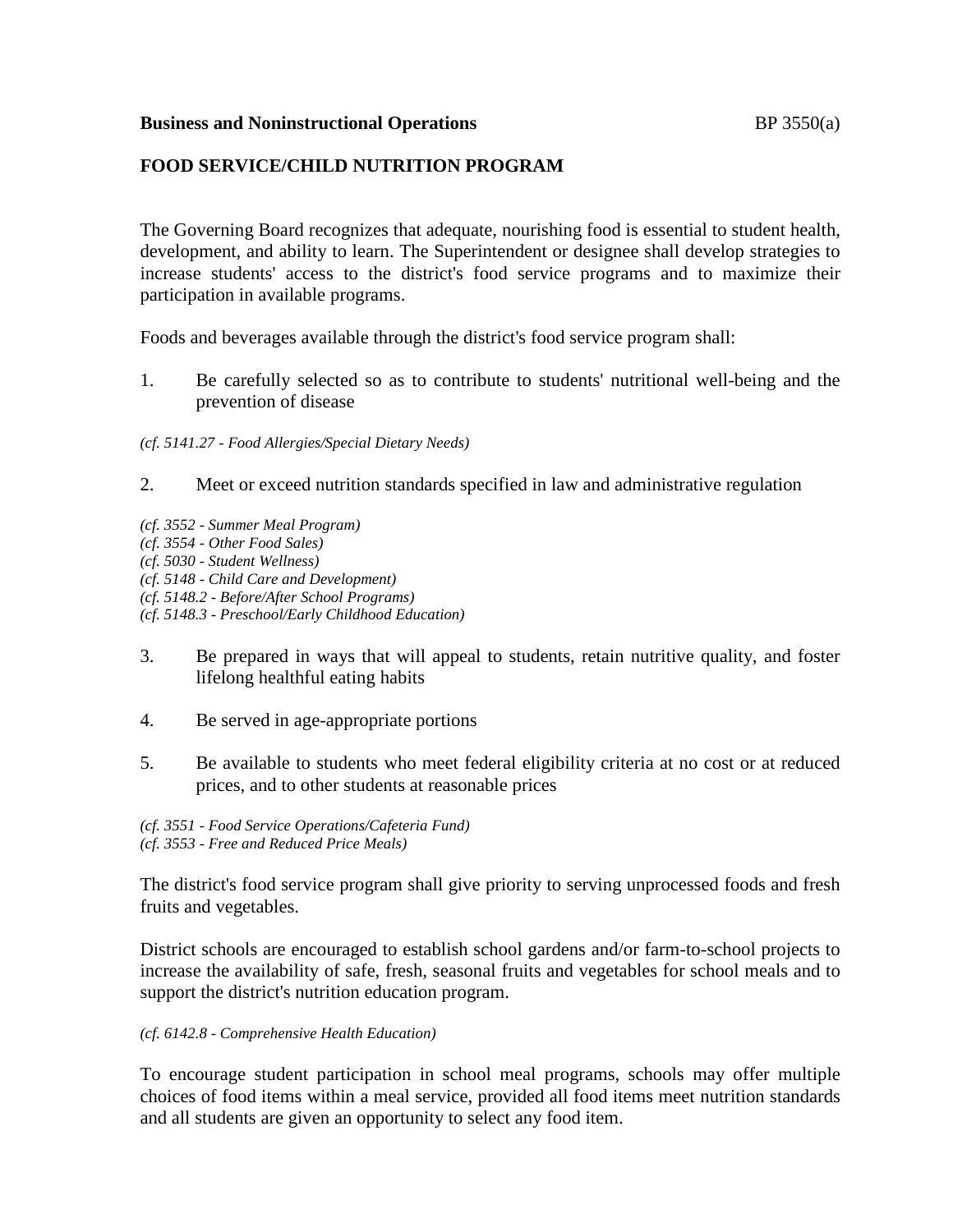## **FOOD SERVICE/CHILD NUTRITION PROGRAM** (continued)

The Superintendent or designee may invite students and parents/guardians to participate in the selection of foods of good nutritional quality for school menus.

The Board desires to provide students with adequate time and space to eat meals. To the extent possible, school, recess, and transportation schedules shall be designed to encourage participation in school meal programs.

The Superintendent or designee shall periodically review the adequacy of school facilities for cafeteria eating and food preparation.

*(cf. 1312.4 - Williams Uniform Complaint Procedures) (cf. 3517- Facilities Inspection)*

*(cf. 7110 - Facilities Master Plan)*

In accordance with law, the Superintendent or designee shall develop and maintain a food safety program in order to reduce the risk of foodborne hazards at each step of the food preparation process, from receiving to service.

The Superintendent or designee shall periodically report to the Board on student participation in the district's nutrition programs and the extent to which the district's food services program meets state and federal nutrition standards for foods and beverages. In addition, the Superintendent or designee shall provide all necessary and available documentation required for the Administrative Review conducted by the California Department of Education (CDE) to ensure the food service program's compliance with federal requirements related to nutrition standards, meal patterns, provision of drinking water, school meal environment, food safety, and other areas as required by the CDE.

*(cf. 0500 - Accountability) (cf. 3555 - Nutrition Program Compliance)*

*Legal Reference: (see next page)*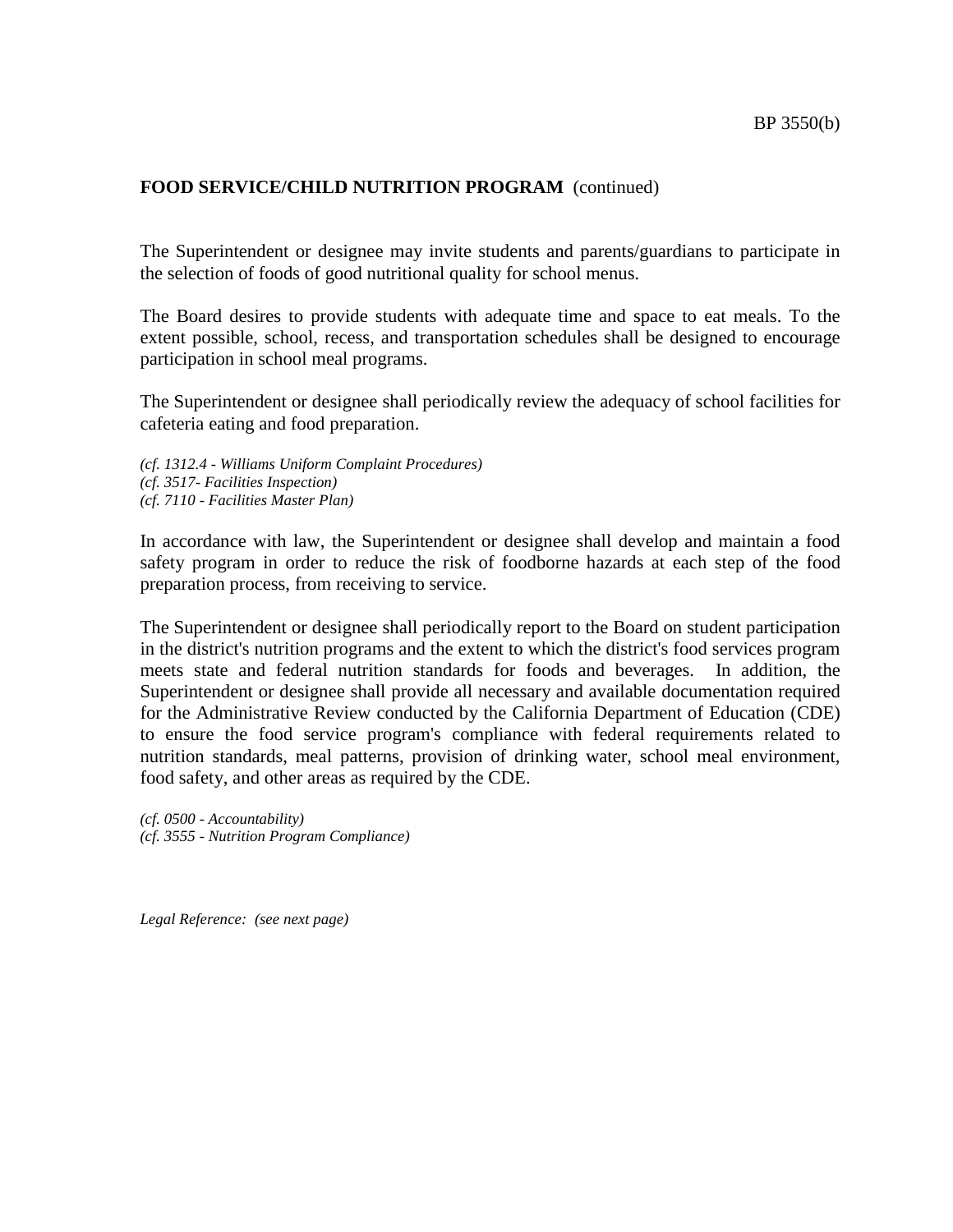#### BP 3550(c)

## **FOOD SERVICE/CHILD NUTRITION PROGRAM** (continued)

#### *Legal Reference:*

*EDUCATION CODE 35182.5 Contracts, non-nutritious beverages 38080-38103 Cafeteria, establishment and use 45103.5 Contracts for management consulting services; restrictions 49430-49434 Pupil Nutrition, Health, and Achievement Act of 2001 49490-49494 School breakfast and lunch programs 49500-49505 School meals 49510-49520 Nutrition 49530-49536 Child Nutrition Act 49540-49546 Child care food program 49547-49548.3 Comprehensive nutrition services 49550-49562 Meals for needy students 49570 National School Lunch Act 51795-51797 School gardens HEALTH AND SAFETY CODE 113700-114437 California Retail Food Code CODE OF REGULATIONS, TITLE 5 15510 Mandatory meals for needy students 15530-15535 Nutrition education 15550-15565 School lunch and breakfast programs 15575-15578 Requirements for foods and beverages outside federal meal programs UNITED STATES CODE, TITLE 42 1751-1769j National School Lunch Program, including: 1758b Local wellness policy 1761 Summer Food Service Program and Seamless Summer Feeding Option 1769a Fresh Fruit and Vegetable Program 1771-1793 Child nutrition, especially: 1772 Special Milk Program 1773 National School Breakfast Program CODE OF FEDERAL REGULATIONS, TITLE 7 210.1-210.31 National School Lunch Program 215.1-215.18 Special Milk Program 220.1-220.22 National School Breakfast Program 245.1-245.13 Eligibility for free and reduced-price meals and free milk*

#### *Management Resources:*

*CSBA PUBLICATIONS Building Healthy Communities: A School Leader's Guide to Collaboration and Community Engagement, 2009 Nutrition Standards for Schools: Implications for Student Wellness, Policy Brief, rev. October 2007 Monitoring for Success: Student Wellness Policy Implementation Monitoring Report and Guide, 2007 Student Wellness: A Healthy Food and Physical Activity Policy Resource Guide, rev. April 2006 CALIFORNIA DEPARTMENT OF EDUCATION PUBLICATIONS School Meals Initiative Summary Healthy Children Ready to Learn*, *January 2005 CALIFORNIA PROJECT LEAN PUBLICATIONS Policy in Action: A Guide to Implementing Your Local School Wellness Policy, October 2006*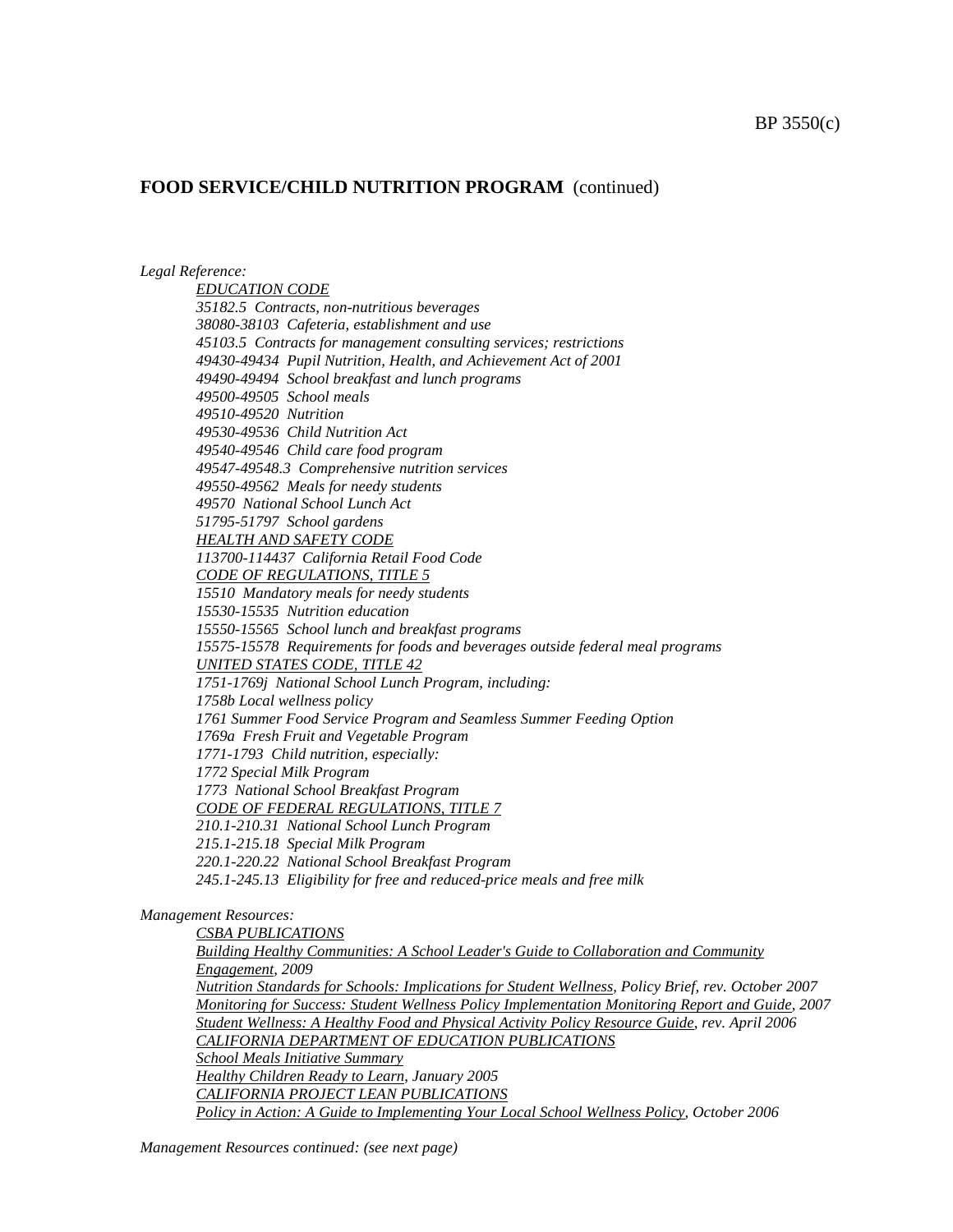## **FOOD SERVICE/CHILD NUTRITION PROGRAM** (continued)

*Management Resources: (continued)*

*U.S. DEPARTMENT OF AGRICULTURE PUBLICATIONS School Breakfast Toolkit Fresh Fruit and Vegetable Program: Handbook for Schools, December 2010 Food Buying Guide for Child Nutrition Programs, December 2007 Civil Rights Compliance and Enforcement - Nutrition Programs and Activities, FNS Instruction 113-1, November 2005 Guidance for School Food Authorities: Developing a School Food Safety Program Based on the Process Approach to HACCP Principles, June 2005 Dietary Guidelines for Americans, 2005 WEB SITES CSBA: http://www.csba.org California Department of Education, Nutrition Services Division: http://www.cde.ca.gov/ls/nu California Department of Public Health: http://www.cdph.ca.gov California Farm Bureau Federation: http://www.cfbf.com California Food Policy Advocates: http://www.cfpa.net California Healthy Kids Resource Center: http://www.californiahealthykids.org California Project LEAN (Leaders Encouraging Activity and Nutrition): http://www.californiaprojectlean.org California School Nutrition Association: http://www.calsna.org Centers for Disease Control and Prevention: http://www.cdc.gov National Alliance for Nutrition and Activity: http://www.cspinet.org/nutritionpolicy/nana.html U.S. Department of Agriculture, Food and Nutrition Service: http://www.fns.usda.gov/fns*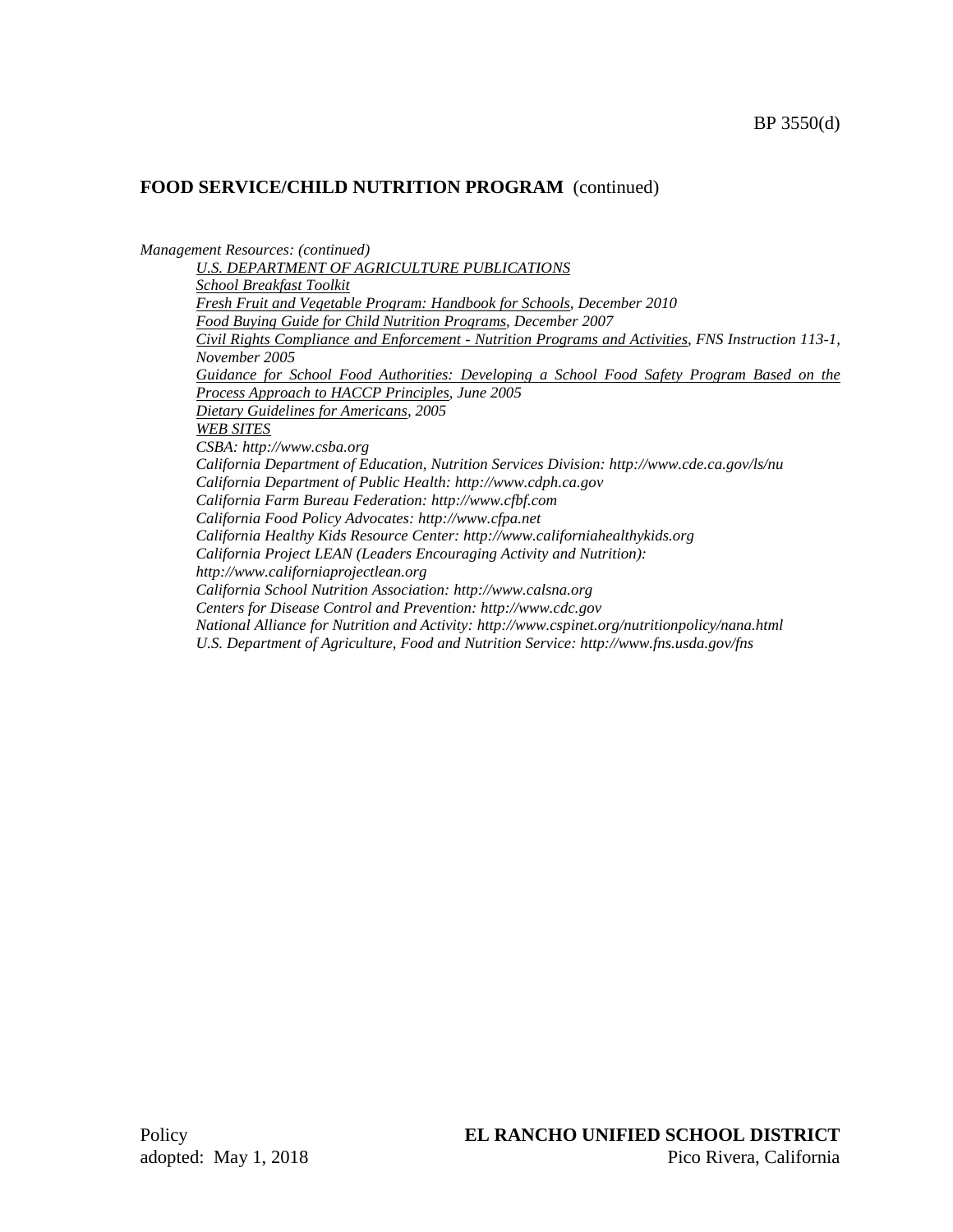## **Business and Noninstructional Operations** AR 3550(a)

## **FOOD SERVICE/CHILD NUTRITION PROGRAM**

## **Nutrition Standards for School Meals**

Meals, food items, and beverages provided through the district's food services program shall: (Education Code 49531, 49553; 42 USC 1758, 1773)

- 1. Comply with National School Lunch and/or Breakfast Program standards for meal patterns, nutrient levels, and calorie requirements for the ages/grade levels served, as specified in 7 CFR 210.10, or 220.8, as applicable
- 2. Not be deep fried, par fried, or flash fried, as defined in Education Code 49430 and 49430.7

*(cf. 3552 - Summer Meal Program) (cf. 3553 - Free and Reduced Price Meals) (cf. 3554 - Other Food Sales) (cf. 5030 - Student Wellness) (cf. 5141.27 - Food Allergies/Special Dietary Needs)*

## **Drinking Water**

The district shall provide access to free, fresh drinking water during meal times in food service areas at all district schools, including, but not limited to, areas where reimbursable meals under the National School Lunch or Breakfast Program are served or consumed. (Education Code 38086; 42 USC 1758)

#### **Special Milk Program**

Any school that does not participate in the National School Lunch or Breakfast Program may participate in the Special Milk Program to provide all enrolled students with reasonably priced milk. (7 CFR 215.1)

## **Food Safety**

The Superintendent or designee shall ensure that the district's food service program meets the applicable sanitation and safety requirements of the California Retail Food Code as set forth in Health and Safety Code 113700-114437.

For all district schools participating in the National School Lunch and/or School Breakfast Program, the Superintendent or designee shall implement a written food safety program for the storage, preparation, and service of school meals which complies with the national Hazard Analysis and Critical Control Point (HACCP) system. The district's HACCP plan shall include, but is not limited to, a determination of critical control points and critical limits at each stage of food production, monitoring procedures, corrective actions, and recordkeeping procedures. (42 USC 1758; 7 CFR 210.13, 220.7)